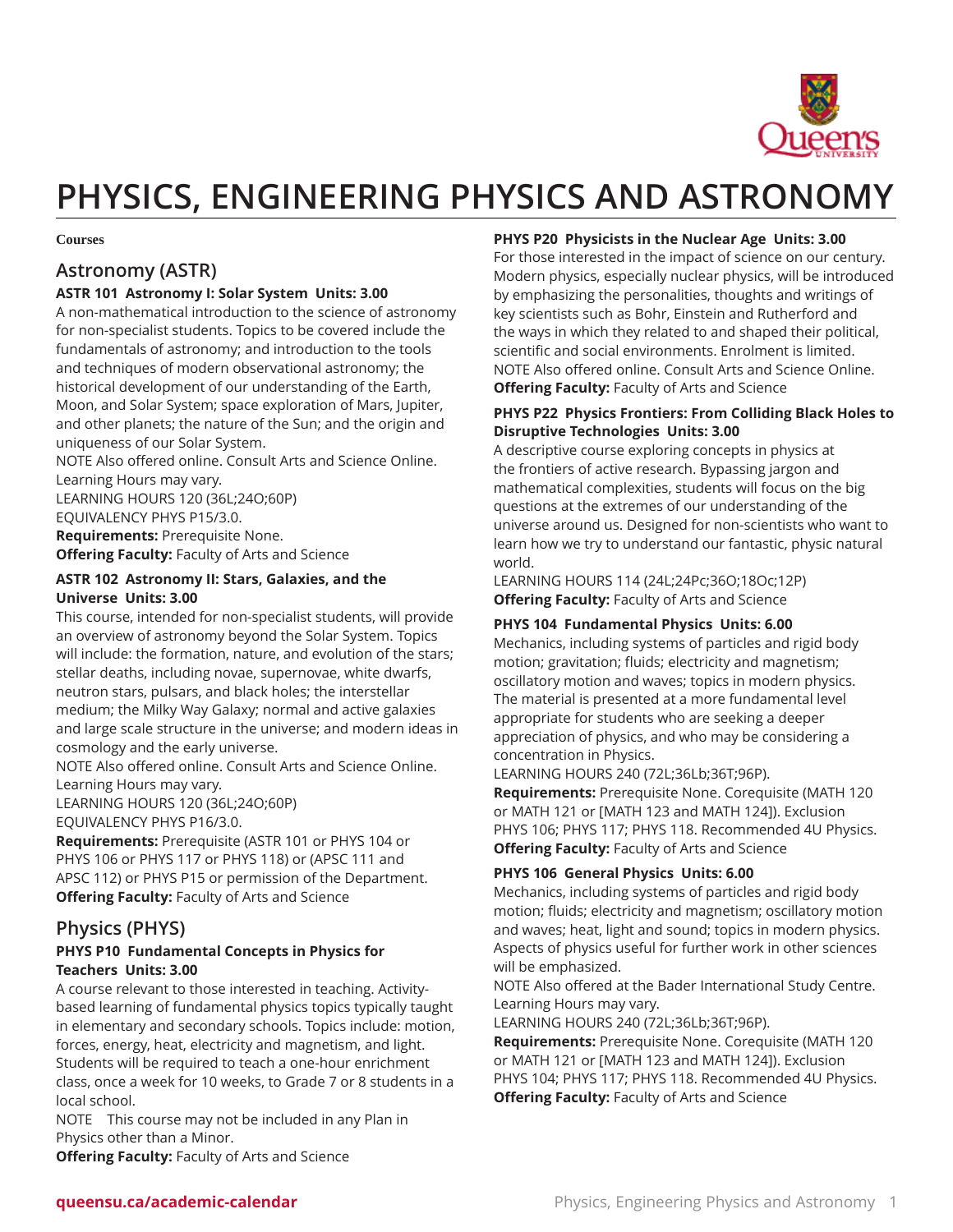

# **PHYS 115 Introduction to Physics I Units: 3.00**

An algebra-based course dealing with basic physics concepts, including dynamics, fluids, and basic thermodynamics. PHYS 115 includes a required lab component. NOTE PHYS 115 and PHYS 116 together, are equivalent to PHYS 117/6.0. NOTE Manual: estimated cost \$15.

LEARNING HOURS 132 (36L;12Lb;12T;72P). **Requirements:** Prerequisite None. Exclusion PHYS 104; PHYS 106; PHYS 117; PHYS 118; PHYS 119. **Offering Faculty:** Faculty of Arts and Science

# **PHYS 116 Introduction to Physics II Units: 3.00**

An algebra-based course dealing with basic physics concepts, including waves, electromagnetism, and basic optics. PHYS 116 includes a required lab component. NOTE PHYS 115 and PHYS 116 together, are equivalent to PHYS 117/6.0.

NOTE Manual: estimated cost \$15. LEARNING HOURS 132 (36L;12Lb;12T;72P). **Requirements:** Prerequisite PHYS 115. Exclusion PHYS 104; PHYS 106; PHYS 117/6.0; PHYS 118; PHYS 119. **Offering Faculty:** Faculty of Arts and Science

#### **PHYS 118 Basic Physics Units: 6.00**

An algebra-based course dealing with basic Physics concepts, including dynamics, fluids, waves, electromagnetism, and basic optics. Emphasis is placed on the development of problem-solving skills through the use of Mastery based course delivery.

NOTE Only offered online. Consult Arts and Science Online. LEARNING HOURS 228 (132O;96P).

**Requirements:** Prerequisite None. Exclusion PHYS 104; PHYS 106; PHYS 117. Recommended 4U Physics. **Course Equivalencies:** PHYS 118, PHYS 118B

**Offering Faculty:** Faculty of Arts and Science

# **PHYS 119 Introductory Physics Laboratory Units: 1.50**

This is the laboratory portion of PHYS 117, offered for students who completed the online PHYS 118 Basic Physics course, but would like a laboratory experience. A laboratory class in mechanics, electricity, waves and optics. This course runs 8 experiments through the fall and winter terms. **Requirements:** Prerequisite PHYS 118. Exclusion PHYS 104; PHYS 106; PHYS 117.

**Offering Faculty:** Faculty of Arts and Science

#### **PHYS 206 Dynamics Units: 3.00**

An introductory course in classical dynamics of particles, of rigid bodies and of fluids that sets the foundation for more advanced work. Topics include kinematics of particles and of rigid bodies, central forces, kinetics of systems of particles, planar and three dimensional dynamics of rigid bodies and an introduction to fluid mechanics.

**Requirements:** Prerequisite ([PHYS 104 or PHYS 106] and [MATH 120 or MATH 121]) or permission of the Department. Recommended A minimum grade of a C in PHYS 104 or PHYS 106.

**Offering Faculty:** Faculty of Arts and Science

#### **PHYS 212 Vibrations and Waves Units: 3.00**

Fundamentals of free, damped and forced vibrations with applications to various mechanical systems. Coupled oscillations and normal modes. Classical wave equation, standing and travelling waves. Continuum mechanics of solid bodies; elasticity theory with applications. Introduction to optics: image formation and optical instruments. LEARNING HOURS 120 (24L;24T;72P).

**Requirements:** Prerequisite PHYS 206. **Offering Faculty:** Faculty of Arts and Science

# **PHYS 213 Computational Methods in Physics Units: 3.00**

Computing environments, algorithms, techniques and programming for solving physics problems. Numerical methods. Code development. Possible topics to be covered include numerical differentiation and integration, root finding and optimization problems, solution of linear systems of equations, Monte Carlo simulation, and symbolic computation.

LEARNING HOURS 120 (24L;24T;72P) EQUIVALENCY PHYS 313/3.0.

**Requirements:** Prerequisite (PHYS 104 or PHYS 106) and (MATH 120 or MATH 121). Exclusion MATH 272; PHYS 313. **Offering Faculty:** Faculty of Arts and Science

#### **PHYS 216 Introduction to Astrophysics Units: 3.00**

Broad overview of basic laws of gravitation, radiation, and relativity: history and evolution of modern astronomy; ground and space-based astronomy; the physics and evolution of stars; the milky way; galaxies in the universe; and cosmology. This course also uses the on-campus observatory at an introductory level.

**Requirements:** Prerequisite ([PHYS 104 or PHYS 106] and [MATH 120 or MATH 121]) or permission of the Department. **Course Equivalencies:** PHYS115, PHYS216 **Offering Faculty:** Faculty of Arts and Science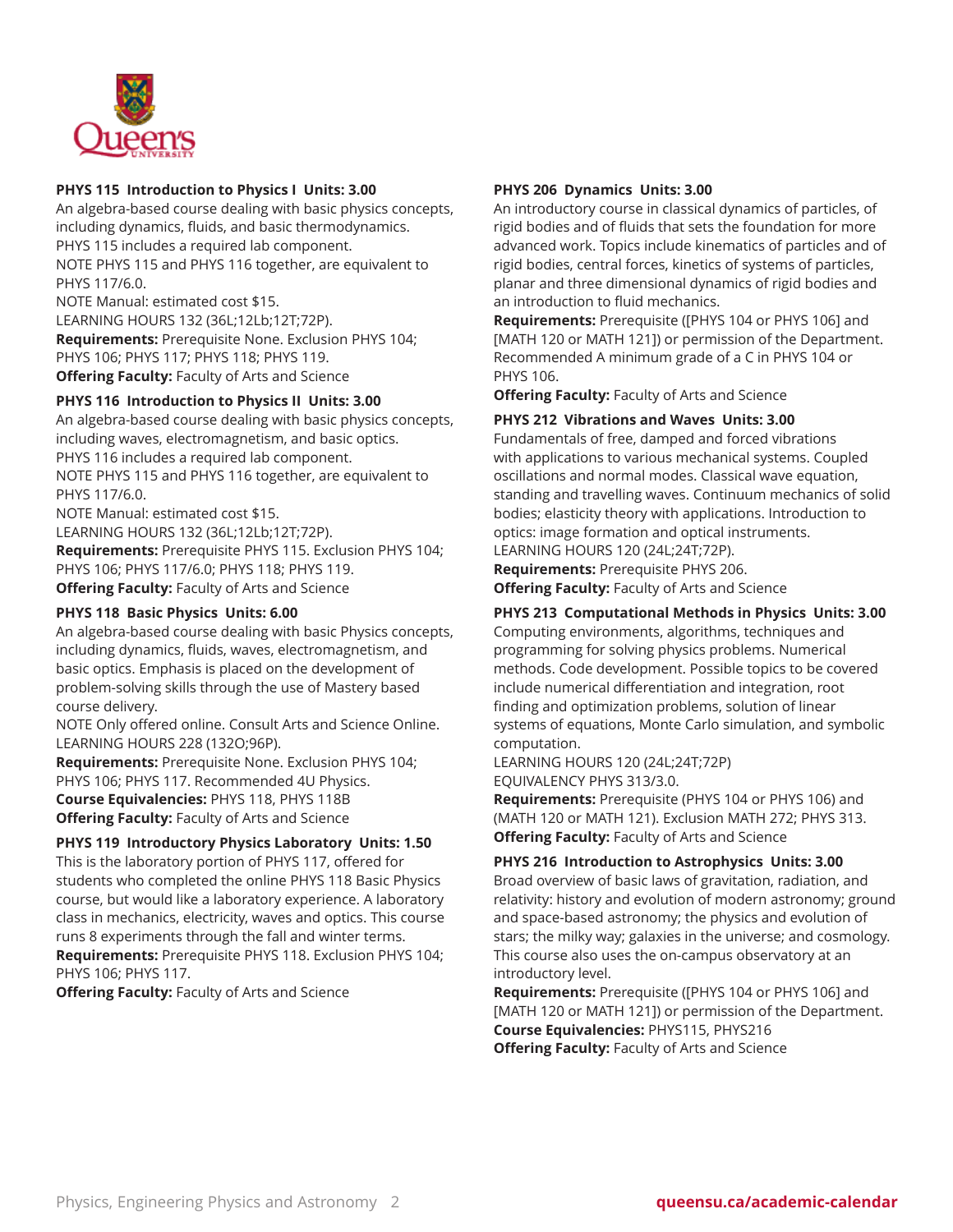

## **PHYS 235 Eng. Electricity & Magnetism Units: 4.00**

**Requirements:** (PHYS113 AND MATH227) OR (PHYS113 AND PHYS114) OR (MATH280 AND PHYS114) OR (MATH280 AND PHYS113) OR (APSC111 AND APSC112) OR (APSC111 AND MATH227) OR (MATH280 AND APSC112) OR (MATH280 AND APSC111)

#### **Offering Term:** W

**Offering Faculty:** Fac of Engineering Appl Sci

#### **PHYS 239 Electromagnetism Units: 3.00**

The experimental basis and mathematical description of electrostatics, magnetostatics and electromagnetic induction, together with a discussion of the properties of dielectrics and ferromagnetics, are presented. Both the integral and vector forms of Maxwell's equations are deduced.

**Requirements:** Prerequisite (PHYS 104 or PHYS 106) and (MATH 221 or MATH 227 or MATH 280). Recommended A minimum grade of a C in PHYS 104 or PHYS 106. **Offering Faculty:** Faculty of Arts and Science

#### **PHYS 242 Relativity and Quanta Units: 3.00**

Evidence for relativistic effects. Kinematics and dynamics in special relativity, space-time diagrams, applications. Evidence for quanta, spectra, Bohr atom. Introduction to the Schroedinger equation.

**Requirements:** Prerequisite PHYS 104 or PHYS 106. Recommended A minimum grade of a C in PHYS 104 or PHYS 106.

**Offering Faculty:** Faculty of Arts and Science

#### **PHYS 250 Foundations of Experimental Physics Units: 3.00**

Laboratory and lecture course that presents techniques and skills that are the foundations of experimental physics. Topics include statistical analysis of data, uncertainties in measurement, propagation of errors, software for data analysis, graphing and reporting. Students will be exposed to techniques in the measurement of electric, magnetic, thermal and mechanical properties. Laboratories also illustrate some principles of quantum physics, mechanics, electromagnetism and thermodynamics learned in other physics courses. Some exposure to computerized data acquisition is included. LEARNING HOURS 132 (24L;36Lb;72P).

**Requirements:** Prerequisite PHYS 104 or PHYS 106. **Offering Faculty:** Faculty of Arts and Science

# **PHYS 260 The Physics of Light and Colour Units: 3.00**

Students will develop an appreciation for the physical and chemical processes that control light and colours. Students will learn the basic principles of light emission and propagation, image formation, the workings of optical devices and detectors, colour theory and colour perception, colour in art, colour in nature, and colours in astronomy. LEARNING HOURS 108 (36L;72P).

**Requirements:** Prerequisite PHYS 104 or PHYS 106 or PHYS 117 or PHYS 118 or BIOL 102 or BIOL 103 or CHEM 112 or GEOL 102 or GEOL 104 or GEOL 106 or GEOL 107 or PSYC 100.

**Offering Faculty:** Faculty of Arts and Science

**PHYS 315 Physical Processes in Astrophysics Units: 3.00** This course relates observable quantities to the physical properties of astronomical sources thereby deciphering the varied nature of the cosmos. Basic physical processes in astrophysics are discussed and applied to diverse systems including planets, stars, the interstellar medium and distant galaxies. Topics include radiative transfer and the perturbation of the signal by instruments, the atmosphere, and the interstellar medium. The main astrophysical emission processes, both continuum and line, are also presented. An observing project will be carried out during the term. LEARNING HOURS 120 (36L;84P).

**Requirements:** Prerequisite (PHYS 216 and PHYS 242) or permission of the Department.

**Offering Faculty:** Faculty of Arts and Science

# **PHYS 316 Methods in Mathematical Physics I Units: 3.00** Methods of mathematics important for physicists. Complex arithmetic, series expansions and approximations of functions, Fourier series and transforms, vector spaces and eigenvalue problems, ordinary differential equations and Green's functions.

LEARNING HOURS 120 (36L;12T;72P).

**Requirements:** Prerequisite (MATH 221 or MATH 227 or MATH 280) and (MATH 225 or MATH 231 or MATH 232). Exclusion MATH 334; MATH 338; PHYS 312. **Offering Faculty:** Faculty of Arts and Science

## **PHYS 317 Methods in Mathematical Physics II Units: 3.00**

A continuation of PHYS 316. Partial differential equations, functions of a complex variable and contour integration, and special topics such as probability and statistics, group theory and non-linear dynamics.

LEARNING HOURS 120 (36L;12T;72P).

**Requirements:** Prerequisite PHYS 316. Exclusion MATH 228; MATH 326; MATH 338; PHYS 312.

**Offering Faculty:** Faculty of Arts and Science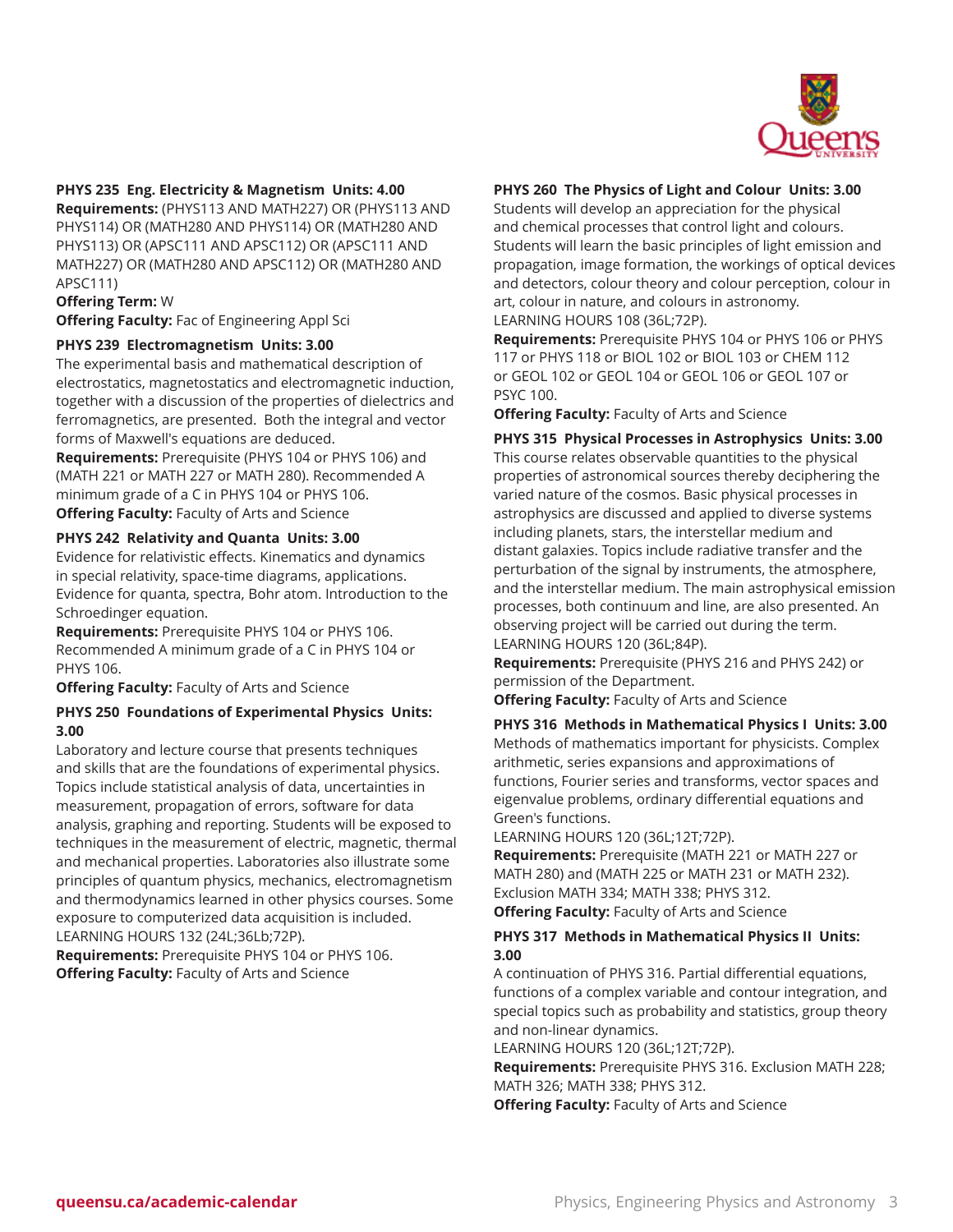

# **PHYS 321 Advanced Mechanics Units: 3.00**

An introduction to the equations of mechanics using the Lagrange formalism and to the calculus of variations leading to Hamilton's principle. The concepts developed in this course are applied to problems ranging from purely theoretical constructs to practical applications. Links to quantum mechanics and extensions to continuous systems are developed.

**Requirements:** Prerequisite PHYS 212 and (MATH 221 or MATH 227 or MATH 280) and (MATH 225 or MATH 231 or MATH 232).

**Offering Faculty:** Faculty of Arts and Science

# **PHYS 334 Electronics for Physicists Units: 3.00**

The design of electronic circuits and systems, using commonly available devices and integrated circuits. The properties of linear circuits are discussed with particular reference to the applications of feedback; operational amplifiers are introduced as fundamental building blocks. Digital circuits are examined and the properties of the commonly available I.C. types are studied; their use in measurement, control and signal analysis is outlined. Laboratory work is closely linked with lectures and provides practical experience in the subjects covered in lectures. **Requirements:** Prerequisite PHYS 239. **Course Equivalencies:** PHYS333, PHYS334

**Offering Faculty:** Faculty of Arts and Science

## **PHYS 335 Semiconductor Physics Units: 3.00**

An examination of the basic phenomena of semiconductor physics and their application in diodes, transistors, optical detectors, and lasers. The laboratory illustrates the use of semiconductor devices in electronic circuits. (0/10/2/28/8)~ COURSE DELETED IN 2008/09 ~

**Requirements:** PHYS231 OR PHYS235 OR PHYS239 **Course Equivalencies:** PHYS335, PHYS380 **Offering Faculty:** Faculty of Arts and Science

## **PHYS 336 Solid State Devices Units: 3.25**

This course deals with the fundamental concepts of solid state materials and the principles of operation of modern electronic and optoelectronic devices. Topics in materials include crystal structure, energy bands, carrier processes and junctions. Topics in device operation include p-n junction diodes, bipolar junction transistors, field-effect junction transistors, metal-oxide-semiconductor field-effect transistors, and double heterojunction lasers.(0/18/0/21/0) **Requirements:** (ELEC252 AND ELEC280) OR (ELEC252 AND PHYS231)

**Offering Faculty:** Faculty of Arts and Science

# **PHYS 344 Introduction to Quantum Mechanics Units: 3.00**

Matter waves. Postulates of wave mechanics. Stationary states and one-dimensional potentials. Particle tunneling and scattering states. Introduction to matrix mechanics and Dirac notation. Quantized angular momentum, and the H atom. NOTE Manual: estimated cost \$20.

**Requirements:** Prerequisite PHYS 212 and PHYS 242 and (MATH 221 or MATH 280) and (MATH 225 or MATH 231 or MATH 232). Equivalency PHYS 343.

**Course Equivalencies:** PHYS343, PHYS344 **Offering Faculty:** Faculty of Arts and Science

# **PHYS 345 Quantum Physics of Atoms, Nuclei and Particles Units: 3.00**

Spin. Addition of angular momentum. Many electron atoms and the periodic table. Introduction to perturbation theory and Fermi's golden rule. Time dependent perturbations, including stimulated emission. Introduction to nuclear and particle physics.

NOTE Manual: estimated cost \$20.

**Requirements:** Prerequisite PHYS 344. Equivalency PHYS 424.

**Course Equivalencies:** PHYS345, PHYS424 **Offering Faculty:** Faculty of Arts and Science

## **PHYS 350 General Laboratory Units: 6.00**

Experiments in heat, optics, electron physics, quantum physics, and radioactivity are performed. A substantial part of the course is an experimental project during the Winter Term. A topic for the experimental physics, or observational astronomy project will be assigned after discussion with the student.

LEARNING HOURS 222 (72Lb;6O;144P).

**Requirements:** Prerequisite PHYS 239 and PHYS 242 and PHYS 250.

**Offering Faculty:** Faculty of Arts and Science

**PHYS 352 Measurement Experiment Design Units: 3.00** Measurement of a variety of quantities with particular

reference to techniques used in current physics and engineering practice, including optics, X-rays in crystallography and analysis, vacuum practice, nuclear techniques, signal-to-noise enhancement, the use of digital computers for instrumentation purposes, and the statistical analysis of data.

**Requirements:** PHYS 239 PHYS344 **Offering Faculty:** Faculty of Arts and Science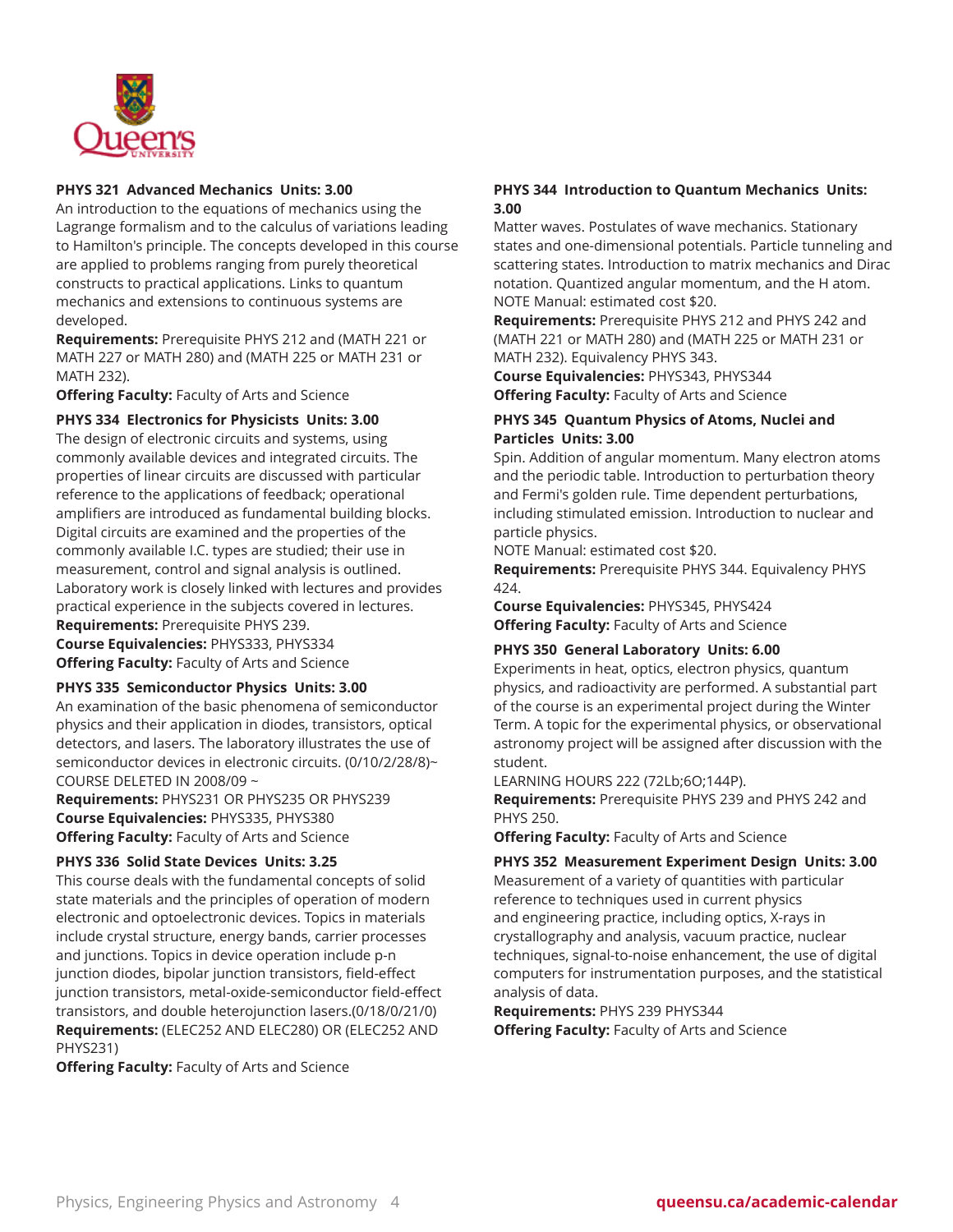

#### **PHYS 372 Thermodynamics Units: 3.00**

Temperature, equations of state, internal energy, first and second laws, entropy and response functions. Application to heat engines and refrigerators. Free energies, Legendre transformations, changes of phase. Introduction to the Boltzmann factor and statistical mechanics. **Requirements:** PHYS242

**Offering Faculty:** Faculty of Arts and Science

#### **PHYS 380 Electrical & Optical Propertie Units: 3.00**

An introduction to the electrical and optical properties of insulators, semiconductors and metals. Introduction to Fermi-Dirac statistics, crystal and band theory and electron transport. Topics covered include the physics behind diodes, field effect and bipolar junction transistors, and electrooptical discrete devices.

**Requirements:** (PHYS231 AND PHYS344) OR (PHYS239 AND PHYS344)

**Course Equivalencies:** PHYS335, PHYS380 **Offering Faculty:** Faculty of Arts and Science

#### **PHYS 414 Introduction to General Relativity Units: 3.00**

Einstein's theory of gravity is developed from fundamental principles to a level which enables the student to read some of the current literature. Includes an introduction to computer algebra, an essential element of a modern introduction to Einstein's theory.

**Requirements:** Prerequisite PHYS 321 and (PHYS 312 or PHYS 317 or MATH 334).

**Offering Faculty:** Faculty of Arts and Science

#### **PHYS 432 Electromagnetic Theory Units: 3.00**

Electromagnetic theory and applications. Topics include: Maxwell's equations, gauge theory, relativistic transformations of Maxwell's equations, properties of waves in free space, dielectrics, conductors and ionized media, reflection and refraction at the surfaces of various media, propagation in metallic and dielectric waveguides, radiation of electromagnetic waves from charged particles and antennae.

**Requirements:** Prerequisite PHYS 239 and (MATH 221 or MATH 280) and (MATH 225 or MATH 231 or MATH 232). Equivalency PHYS 332.

**Course Equivalencies:** PHYS332, PHYS432 **Offering Faculty:** Faculty of Arts and Science

**PHYS 434 Extragalactic Astronomy Units: 3.00 Requirements:** PHYS315 **Offering Faculty:** Faculty of Arts and Science

#### **PHYS 435 Stellar Structure and Evolution Units: 3.00**

This course provides a detailed account of the formation, structure, evolution and endpoints of stars. Topics include the HR diagram, nuclear energy generation, radiative transport and stellar model building, supernovae, white dwarfs, neutron stars, pulsars and black holes.

**Requirements:** Prerequisite PHYS 315.

**Offering Faculty:** Faculty of Arts and Science

#### **PHYS 444 Advanced Quantum Physics Units: 3.00**

This course covers perturbation theory, scattering theory and the addition of angular momentum. Special topics may include: many-electron systems, path integral formulation of quantum mechanics, entanglement and quantum computing, quantum optics.

**Requirements:** Prerequisite PHYS 345. Equivalency PHYS 426.

**Course Equivalencies:** PHYS426, PHYS444 **Offering Faculty:** Faculty of Arts and Science

#### **PHYS 450 Adv Physics Lab & Proj Units: 6.00**

This course provides advanced physics and engineering physics students with experience in a wide range of modern experimental techniques. Experiments encompass measurements in applied physics, quantum solid state physics, low temperature physics, nuclear physics and optics. The course has set experiments in the Fall Term and group projects in the Winter Term.

**Requirements:** (PHYS350 AND PHYS343) OR (PHYS343 AND PHYS350) OR (PHYS350 AND CHEM331) OR (PHYS343 AND PHYS351) OR (PHYS342 AND PHYS343) OR (PHYS344 AND PHYS350) OR (PHYS342 AND PHYS351) OR (PHYS350 AND CHEM313) OR (PHYS344 AND PHYS351) OR (PHYS350 AND CHEM313)

**Offering Faculty:** Faculty of Arts and Science

#### **PHYS 453 Advanced Physics Laboratory Units: 3.00**

Advanced physics laboratory course providing students with experience in a range of experimental techniques and analysis. A selection of experiments are performed from fields including nuclear physics, applied physics, fluid mechanics, solid state physics, low-temperature physics and optics.

#### LEARNING HOURS 132 (76Lb;60P)

**Requirements:** (PHYS350 AND PHYS343) OR (PHYS350 AND CHEM331) OR (PHYS350 AND PHYS343) OR (PHYS350 AND CHEM313) OR (PHYS350 AND CHEM313) OR (PHYS343 AND PHYS351) OR (PHYS344 AND PHYS350) OR (PHYS344 AND PHYS351)

**Offering Faculty:** Faculty of Arts and Science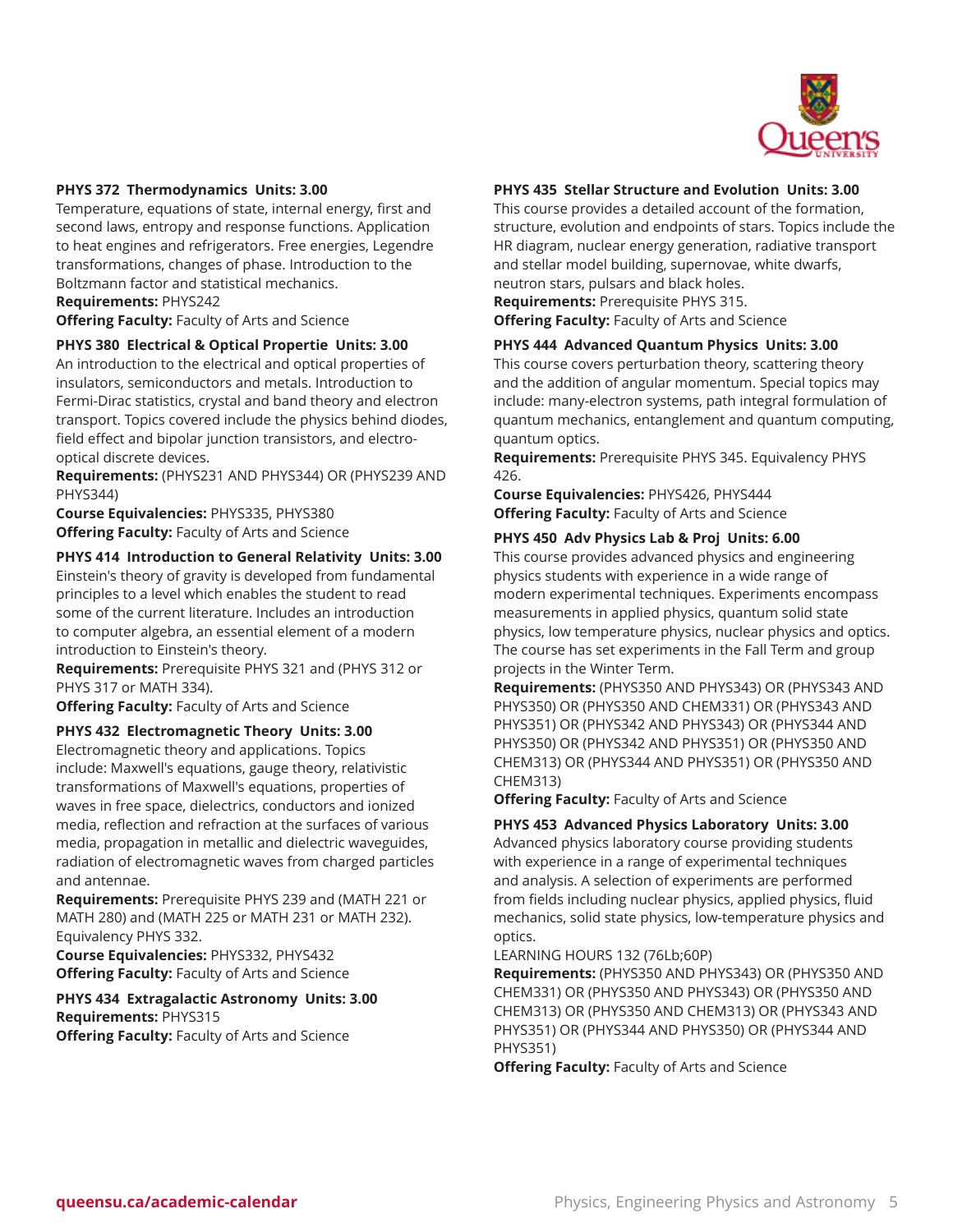

# **PHYS 454 Advanced Physics Design Project Units: 3.00**

Groups of students in physics and engineering physics undertake a large design project of their choice that reflects and further develops their knowledge of physics. The students then build a prototype of their design to demonstrate the feasibility of the project within the design constraints.

**Requirements:** Prerequisite PHYS 350. **Offering Faculty:** Faculty of Arts and Science

#### **PHYS 460 Laser Optics Units: 3.00**

Topics and applications in modern physical optics, culminating with the development of the laser and its current applications. Topics include: Gaussian beam propagation, optical resonators, Fourier optics, fiber optics, holography, light-matter interaction using classical and semi-classical models, and the basic theory and types of lasers. **Requirements:** Prerequisite PHYS 239 and (PHYS 344 or CHEM 313). Corequisite PHYS 432.

**Offering Faculty:** Faculty of Arts and Science

## **PHYS 472 Statistical Mechanics Units: 3.00**

Phase space, the ergodic hypothesis and ensemble theory. Canonical and grand canonical ensembles. Partition functions. Ideal quantum gases. Classical gases and the liquid-vapour transition. Introduction to techniques for interacting systems, including Monte Carlo simulations. **Requirements:** Prerequisite (PHYS 213 or PHYS 313) and PHYS 344 and PHYS 372. Exclusion CHEM 412. **Offering Faculty:** Faculty of Arts and Science

#### **PHYS 479 High Performance Computational Physics Units: 3.00**

This course teaches students how to use the tools of high performance computing facilities, including communications protocol for parallel computations. Students will employ these facilities and tools and use various numerical algorithms in the solution of physics problems. LEARNING HOURS 120 (24L;24T;72P).

**Requirements:** Prerequisite (PHYS 213 or PHYS 313) and PHYS 344. Corequisite PHYS 432.

**Offering Faculty:** Faculty of Arts and Science

# **PHYS 480 Solid State Physics Units: 3.00**

A fundamental treatment of the properties of solids. Topics include: crystal structure, X-ray and neutron scattering, the reciprocal lattice, phonons, electronic energy bands, and the thermal, magnetic, optical and transport properties of solids. **Requirements:** Prerequisite PHYS 345 or CHEM 313. **Offering Faculty:** Faculty of Arts and Science

# **PHYS 483 Nanoscience and Nanotechnology Units: 3.00**

An examination of the key ideas, techniques and technologies in the fields of nanoscience and nanotechnology. Emphasis will be placed on the physics involved, measurement techniques, and technological applications. Topics covered are selected from the following: electrical and optical properties of quantum dots, quantum wires and nanotubes; quantum information technology; mesoscopic electronics; nanostructures on surfaces; and scanning-probe and optical microscopy.

**Requirements:** Prerequisite ([PHYS 345 or CHEM 313] and PHYS 480) or permission of the Department. **Offering Faculty:** Faculty of Arts and Science

#### **PHYS 490 Nuclear and Particle Physics Units: 3.00**

A systematic introduction to nuclear and particle physics for advanced physics students. Topics include basic nuclear properties: size, mass, decay and reactions; shell model of nuclear structure; magnetic moments; gamma and beta decay; quark model of elementary particles; and strong, electromagnetic and weak interactions.

**Requirements:** Prerequisite PHYS 345. **Offering Faculty:** Faculty of Arts and Science

#### **PHYS 491 Physics of Nuclear Reactors Units: 3.00**

The objective of this course is the understanding of the fundamental physics associated with a nuclear reactor. Topics include a brief review of basic nuclear physics, neutron interactions and cross-sections, neutron diffusion, neutron moderation, theory of reactors, changes in reactivity, control of reactors. Offered in alternate years.

NOTE Manual: estimated cost \$15 to \$25 per manual. LEARNING HOURS 120 (36L;12T;72P).

**Requirements:** Prerequisite Level 3 or above and registration in a (PHYS, ASPH or MAPH Plan).

**Offering Faculty:** Faculty of Arts and Science

#### **PHYS 495 Introduction to Medical Physics Units: 3.00**

Topics include: the production and measurement of X-rays and charged particles for radiation therapy and nuclear medicine; interactions of radiation with matter and biological materials; interaction coefficients and radiation dosimetry; radiation safety; physics of medical imaging with examples from nuclear medicine, ultrasound and magnetic resonance imaging.

**Requirements:** Prerequisite Level 3 or above and registration in a (PHYS, ASPH or MAPH Plan).

**Offering Faculty:** Faculty of Arts and Science